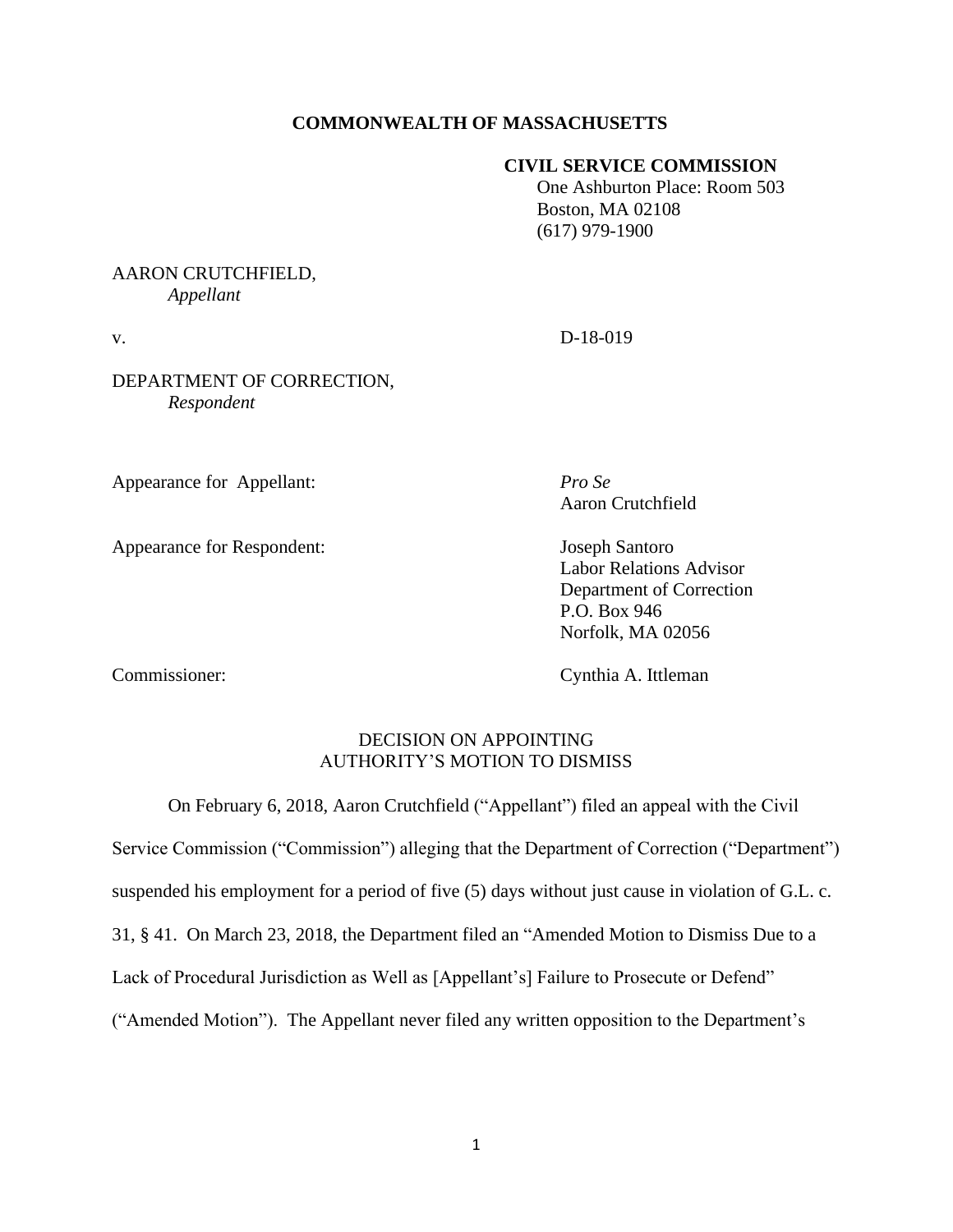Motion to Dismiss, but he did testify in opposition thereto at a hearing on the Amended Motion that I held on April 17, 2018. $<sup>1</sup>$ </sup>

#### **FINDINGS OF FACT**

Based on all papers filed in this case, the parties' testimony and arguments, and reasonable inferences therefrom, taking administrative notice of pertinent statutes, caselaw, and rules, and viewing the evidence in the light most favorable to the non-moving party, the following material facts are undisputed unless otherwise indicated:

- 1. The Appellant began employment with the Department as a Correction Officer I (CO I) on October 5, 2008. (Pre-Hearing Memorandum)
- 2. On November 8 and 28, 2017, the Department's Internal Affairs Unit interviewed the Appellant in connection with allegations of off-duty misconduct. The Appellant was accompanied by a union representative. The Department's investigator concluded that some weeks earlier the Appellant had engaged in off-duty misconduct and had been less than truthful during the investigation regarding the alleged off-duty misconduct. (Pre-Hearing Memorandum; Amended Motion (Ex. 3))
- 3. Via letter dated February 2, 2018, the Department notified the Appellant that it was suspending him without pay for five days as the conduct alleged in Finding No. 2 of the Department investigation violates the Rules and Regulations Governing All Employees of the Massachusetts Department of Correction*.* The letter directed that the suspension was to be served from February 5 through 9, 2018, inclusive. The last two sentences of this letter, signed by James Ferreira, Director of the Department's Central Transportation Unit, stated as

<sup>1</sup> The Standard Rules of Adjudicatory Practice and Procedure, located at 801 CMR §§ 1.01, *et seq*, guide these proceedings except wherein they conflict with the provisions of G.L. c. 31, in which case any pertinent statute prevails.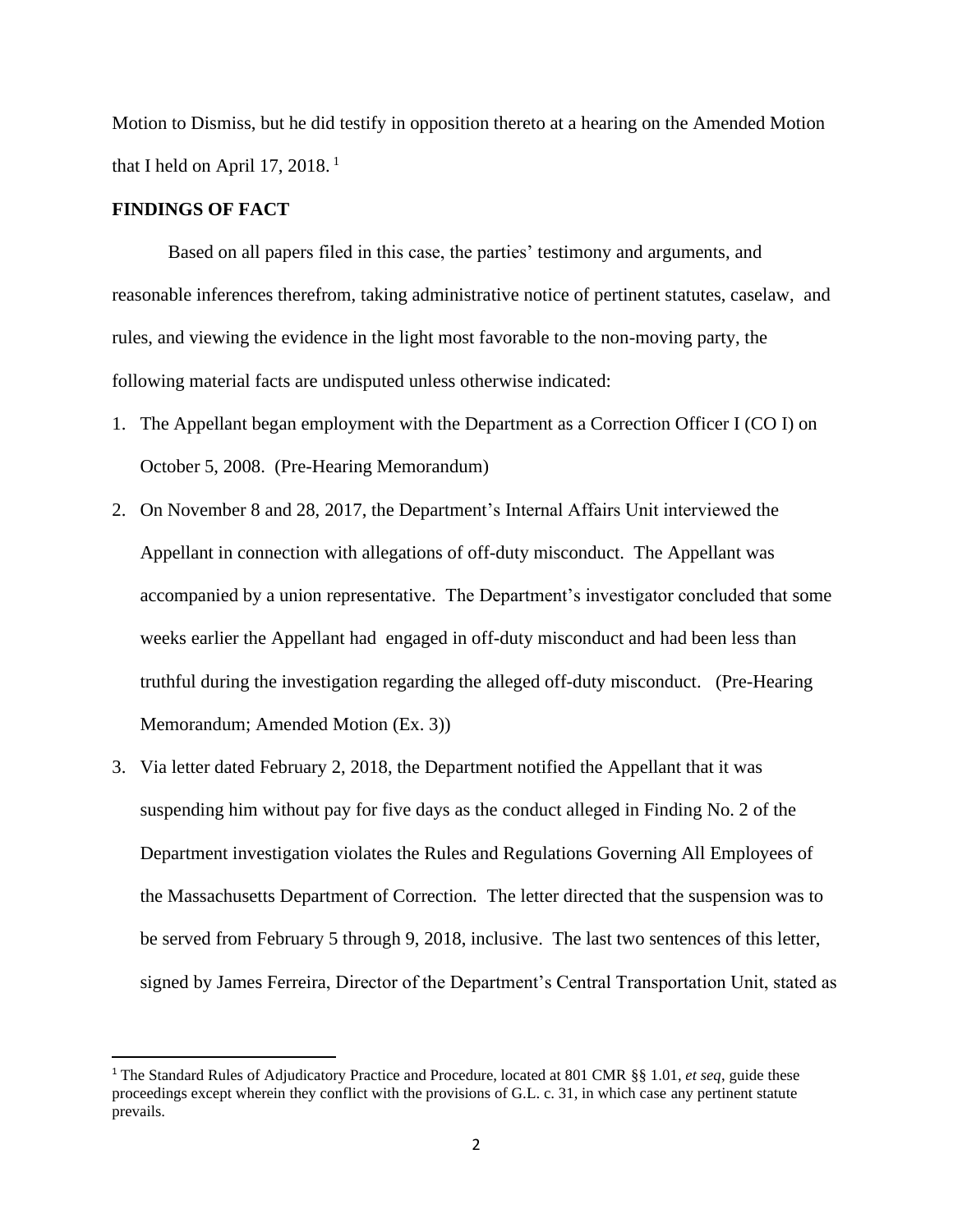follows: "You may appeal this finding within forty-eight (48) hours of receipt to the Appointing Authority, the [Department's] Commissioner of Correction [copied on this letter]. I have attached a copy of M.G.L. c. 31,  $\S$  41 – 45 for your information."<sup>2</sup> (Amended Motion (Ex. 3))

- 4. This letter was served in hand upon the Appellant on February 5, 2018 by a Captain employed by the Department. (Amended Motion (Ex. 3))
- 5. The Appellant delivered in hand a discipline appeal form to the Commission the next day. (Amended Motion (Ex. 1))
- 6. Also on February 6, 2018, the Massachusetts Correction Officers Federated Union ("MCOFU") submitted to the Department on behalf of the Appellant a written request to appeal the five-day suspension. (Amended Motion (Ex. 4))
- 7. A Department labor relations advisor wrote separate letters to the Appellant and MCOFU's vice president on February 8, 2018, notifying the Appellant, the union, and relevant Department personnel that a hearing to consider the Appellant's appeal was being scheduled for March 2, 2018, in the facility in which the Appellant worked. (Amended Motion (Ex. 4)) There is no indication in the record before this Commission that anyone objected to the time, date, or place set for this appeal hearing.
- 8. By letter dated February 23, 2018, MCOFU's vice president wrote to the Department's Director of Employee Relations to notify the Department that the union was withdrawing the grievance it had filed on behalf of the Appellant at Step II. MCOFU's letter stated: "This grievance is being withdrawn without prejudice." (Amended Motion (Ex. 5))

<sup>&</sup>lt;sup>2</sup> Upon notification of any disciplinary action covered by Section 41 of G.L. c. 31, the appointing authority is required by this statute to provide any affected employee with a copy of sections 41-45 of Chapter 31.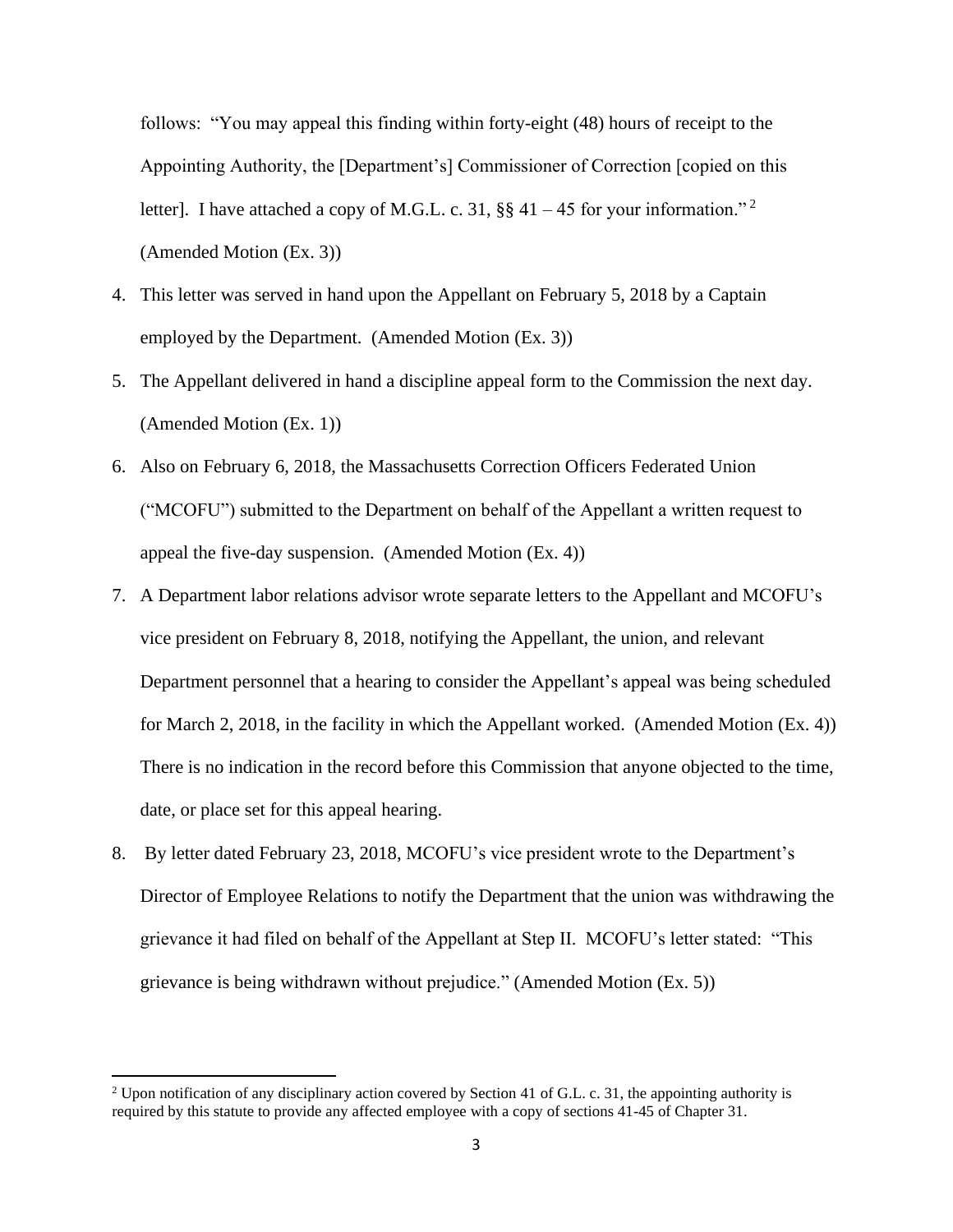- 9. The Department responded by not proceeding with the Appellant's appeal hearing scheduled for March 2, 2018. (Amended Motion (Ex. 2); Testimony of Joseph Santoro) According to the Department's labor relations advisor assigned to this case, the Department intended for its March 2 appeal hearing to serve as both a Step II grievance hearing and an appointing authority civil service hearing under G.L. c. 31, § 41. (Id.)
- 10. The Chair of the Commission conducted a pre-hearing conference on March 6, 2018. At that conference, the Department submitted a Motion to Dismiss that asserted that, given the union's withdrawal of its request for a hearing in Appellant's case, the Department as appointing authority was not afforded a fair opportunity to conduct the Section 41 hearing that serves as a condition precedent to any appeal that might thereafter be lodged with the Commission. Accordingly, the Department argued, the Commission lacked jurisdiction to proceed any further with Appellant's appeal. (Motion to Dismiss; Administrative Notice)
- 11. At the Commission's March 6, 2018 pre-hearing conference, the Appellant stated that he had been encouraged by MCOFU's vice president to file an appeal with the Commission the preceding month and that he had never been advised that such an appeal could not be heard prior to a Section 41 hearing conducted by the Department. At the conclusion of this conference, this Commission's chair ordered:
	- I. Mr. Crutchfield has ten (10) days to file a response to DOC's Motion to Dismiss.
	- II. A motion hearing will be held at the offices of the Commission on April 17, 2018 at 9:30 AM.
	- III. Witness testimony will be allowed, including on the issue of what conversation(s) Mr. Crutchfield had with MCOFU in regard[s] to the filing of an appeal with the Commission.
	- IV. Should Mr. Crutchfield wish to call witnesses, he may ask such witnesses to appear voluntarily or, if necessary, ask the Commission for authorization to issue a subpoena.

(Procedural Order dated March 9, 2018; copy attached to Amended Motion as Ex. 2)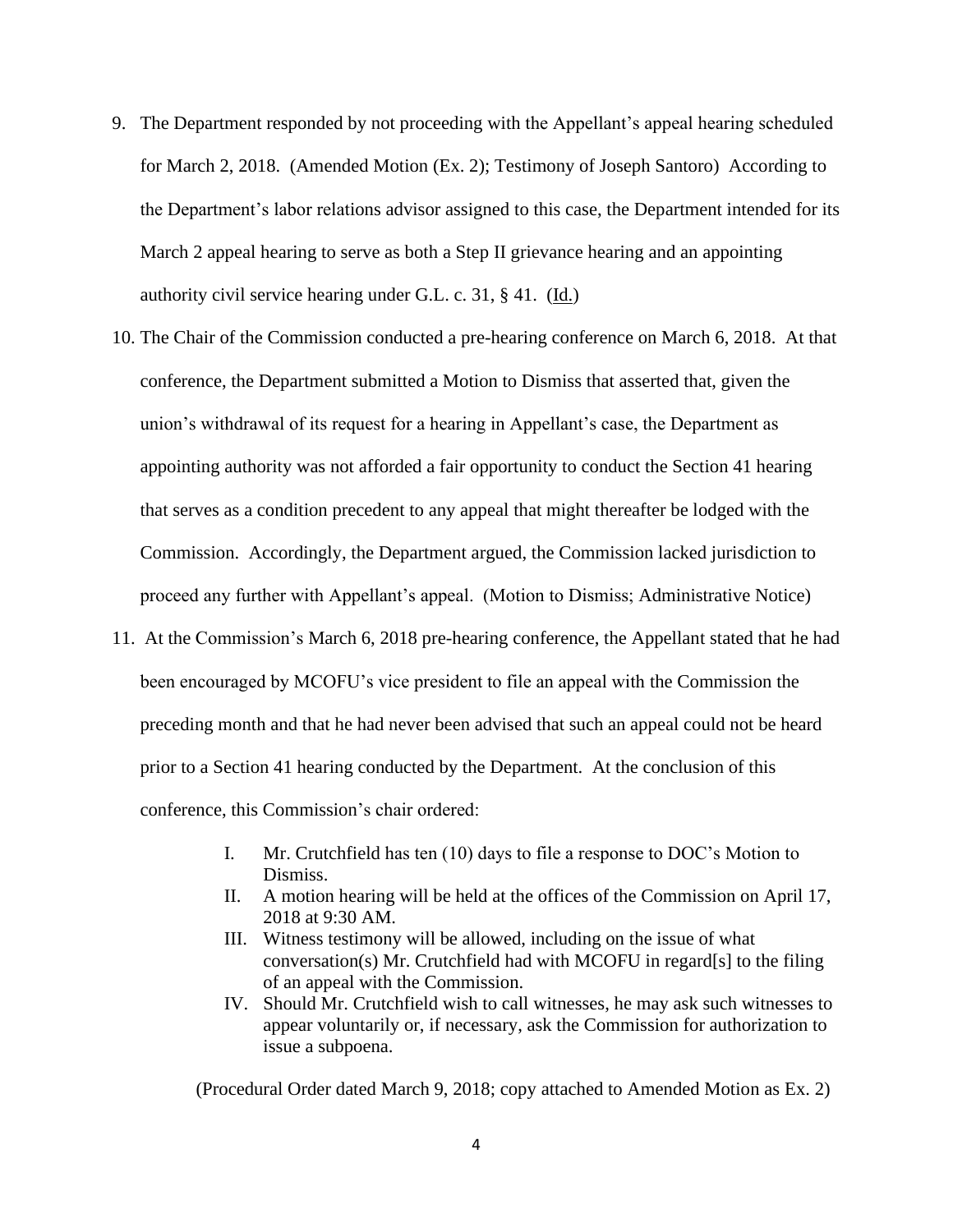- 12. The Appellant never filed a written response to the Department's motion to dismiss. He testified on April 17, 2018 that he did not know how to do so and, despite inquiries, he received no assistance from MCOFU. He further reported that in the weeks preceding April 17, Edward Slattery, the union vice president who had first filed, and then withdrew, a Step II grievance on the Appellant's behalf, stopped serving as union vice president. (Testimony of Aaron Crutchfield)
- 13. On March 23, 2018, the Department's labor relations advisor served on the Appellant via email, and filed with the Commission, Respondent's Amended Motion to Dismiss, which contended, in addition to the lack of jurisdiction argument summarized in Finding No. 10, *supra*, that the Appellant's failure to comply with the Commission Chair's March 9 Procedural Order by not responding to the Department's original motion to dismiss signified that he had "failed to prosecute or defend his own case" and, for this independent reason as well, the Appellant's appeal should be dismissed. (Amended Motion, pg. 2)
- 14. On Friday afternoon, April 13, 2018, the Appellant copied the Commission's office manager on an email he addressed to MCOFU's former vice president and which stated in key part: "I have a CSC hearing on April  $17<sup>th</sup>$  at 1 pm that I would appreciate you attend to inform the commission that you advised me that I didn't have to go to the Step 2 hearing, and to confirm that I asked you, if I had to go to the step 2 hearing or if I could go straight to the CSC." On Monday afternoon, April 16, 2018, the Appellant forwarded to the Commission's chairperson via email (copying the Department's labor relations advisor) a letter from a state legislator asking that the Appellant, an individual he had known for many years and witnessed providing volunteer community service, be afforded a hearing by the Commission. The legislator wrote: "[Appellant] informs me he was given the wrong information by his union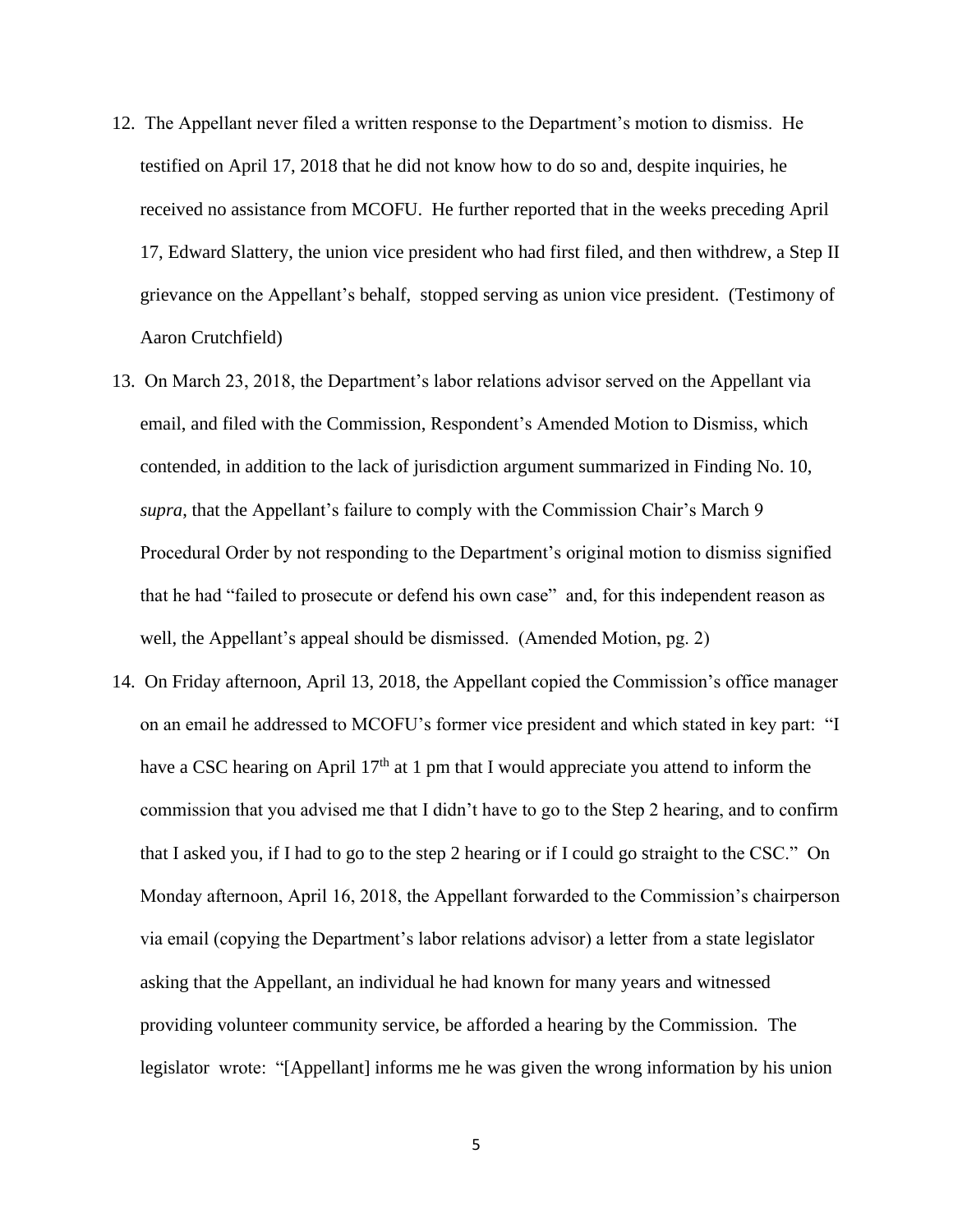regarding a Step 2 hearing vs. going to Civil Service. I don't know all the details, however, I do understand he was suspended from his job, transferred from his unit, and has lost his shift and days off." On April 18, 2018, the Department's representative stated in an email to me that he had "no objections" to the legislator's letter "being added to the file."

(Administrative Notice of Commission records)

- 15. At the April 17, 2018 motion hearing I conducted, the Appellant testified that MCOFU's former vice president had told him, on a date that he could not recall, that he did not need to go through with an appointing authority Section 41 hearing before pursuing an appeal with the Commission. The Appellant testified that he would have undertaken every required step had he known it was necessary, even though he believed that any Department hearing would have been futile. Because Mr. Slattery no longer served as a union officer, the Appellant asserted that he (Slattery) would have had to take personal time off from work in order to come testify at the Commission's April 17 hearing. The Appellant acknowledged erring in not arranging for Mr. Slattery to receive a subpoena commanding his attendance. The Appellant further testified that, although he had spoken with a union steward with the last name of Higginbotham the day before, there was not enough time before the motion hearing to enlist the union's further assistance as the matter would have had to be brought first to the attention of the union's executive board. The Appellant stated in the motion hearing that he took full responsibility for the correct steps not having been followed in this case and that he would understand if his Commission appeal had to be dismissed. (Testimony of Aaron Crutchfield)
- 16. Since the conclusion of the April 17, 2018 motion hearing, the Appellant has not taken any steps in an effort to reassert the viability of his appeal.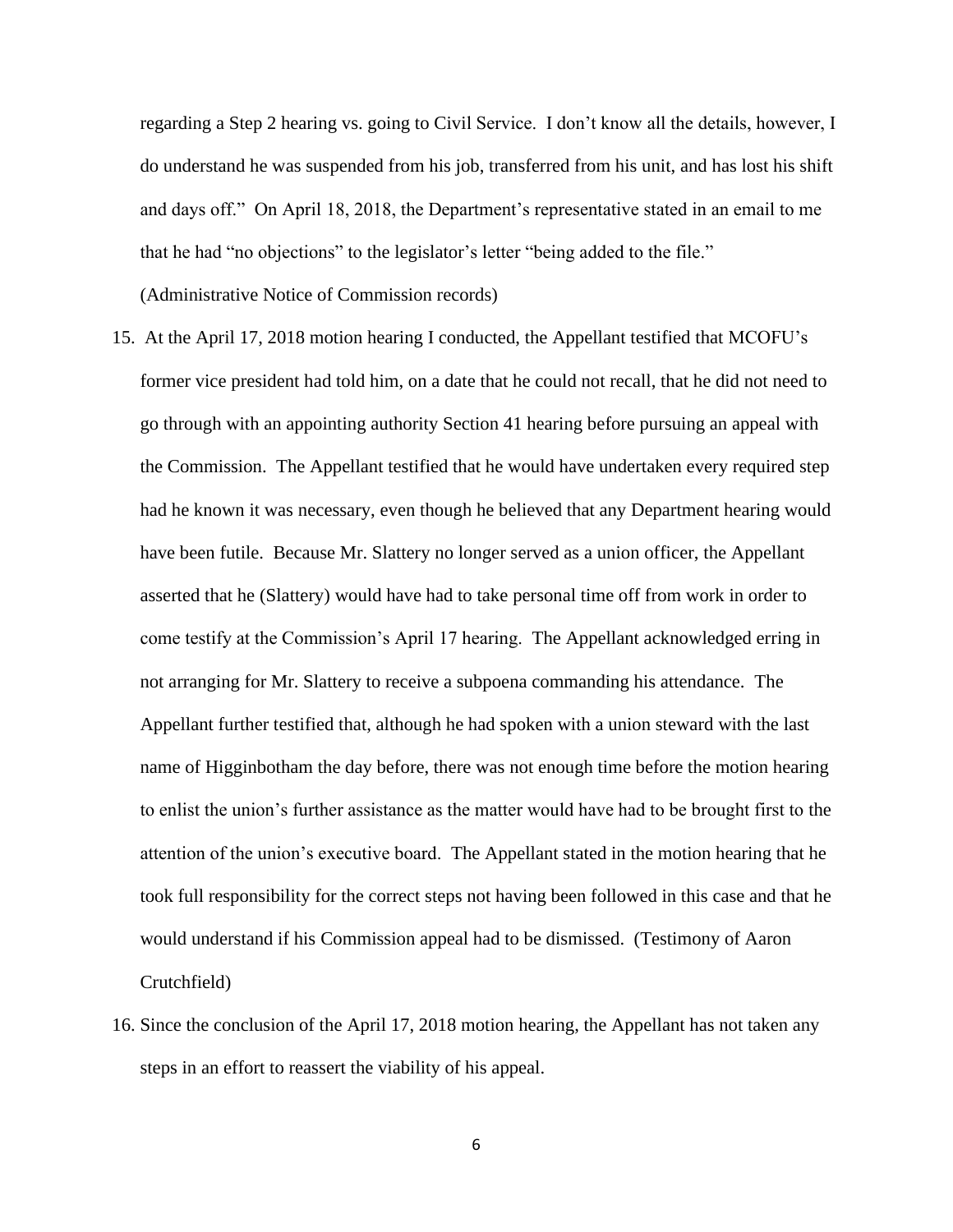#### *The Legal Standard for Consideration of a Motion to Dismiss*

The Standard Adjudicatory Rules of Practice and Procedure (the "Rules"; 801 Code Mass. Regulations §§ 1.01, *et seq*.) guide administrative adjudication at the Commission, although Commission policy provides that when such rules conflict with G.L. c. 31, the latter shall prevail. There appears to be no conflict here. The Rules indicate that the Commission may, "at any time," dismiss an appeal "for lack of jurisdiction to decide the matter," among other grounds. 801 CMR  $1.01(7)(g)(3)$ .

An appeal may be disposed of on summary disposition when, "viewing the evidence in the light most favorable to the non-moving party", the undisputed material facts affirmatively demonstrate that the non-moving party has "no reasonable expectation" of prevailing on at least one "essential element of the case". See, e.g., Milliken & Co., v. Duro Textiles LLC, 451 Mass. 547, 550 n.6, (2008); Maimonides School v. Coles, 71 Mass.App.Ct. 240, 249 (2008); Lydon v. Massachusetts Parole Board, 18 MCSR 216 (2005).

Section 41 of chapter 31 is clear and unambiguous in stating that if a tenured civil service employee is first suspended and then timely (within 48 hours) files a written request for a hearing before the appointing authority (here the designee of the Department's Commissioner) "on the question of whether there was just cause for the suspension," he shall be given a prompt hearing and a written decision. Id. "If it is the decision of the appointing authority, **after hearing**, that there was just cause for an action taken against a person pursuant to the first or second paragraphs of this section [including, among other covered actions, a five-day suspension], such person may appeal to the commission as provided in section forty-three." Id. (emphasis added).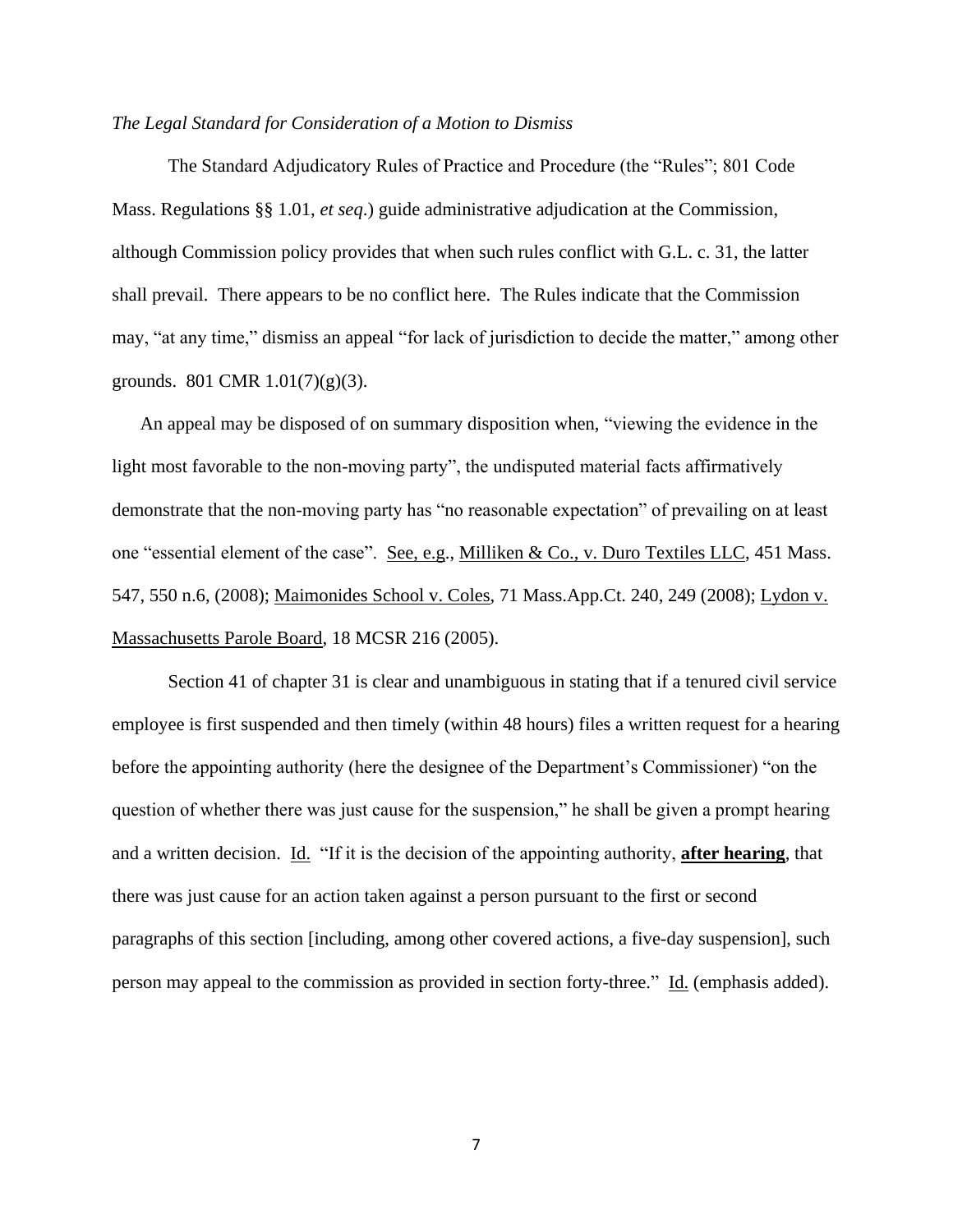### *Analysis*

Citing G.L. c. 31, § 41, the crux of the Department's motions to dismiss (both as originally filed on March 6 and as amended on March 23, 2018) is that the Commission lacks jurisdiction over the Appellant's appeal because, by acceding to MCOFU's cancellation of the appeal hearing the Department had scheduled for March 2, 2018, the Appellant never afforded the Department a fair opportunity to hear the Appellant's reasons for contesting the five-day suspension that followed a thorough investigation and confirmation of allegations of substantial misconduct allegedly engaged in by the Appellant in 2017.

The Commission has construed the above-quoted statutory texts to mean that the civil service law mandates that an appellant, *prior* to filing an appeal with the Commission, *must*  exhaust his or her statutory right to request a hearing before the appointing authority *and* allow the appointing authority a fair opportunity to conduct such a hearing and render a decision, within the statutorily prescribed time frames, in all disciplinary matters, including suspensions of five days or less. Hurley v. Lynn, 23 MCSR 251, 252 (2010). Here it is undisputed that Mr. Crutchfield hand-delivered an appeal form to the Commission within a mere 36 hours of receiving in hand, from a Department captain, notice of his appointing authority's decision to suspend him for five days. Moreover, the Appellant only requested (not directly, but through a union representative) a Department hearing that very day. Later in February 2018, that same union representative caused the Department to cancel the hearing it had scheduled to hear Appellant's side of the matter leading to the discipline in question. Accordingly, it cannot be disputed that Appellant's appeal with the Commission was premature and not in concert with civil service law requirements. No matter how much it might sympathize with a civil service employee's plight, the Commission is duty-bound to give full effect to the Legislature's intent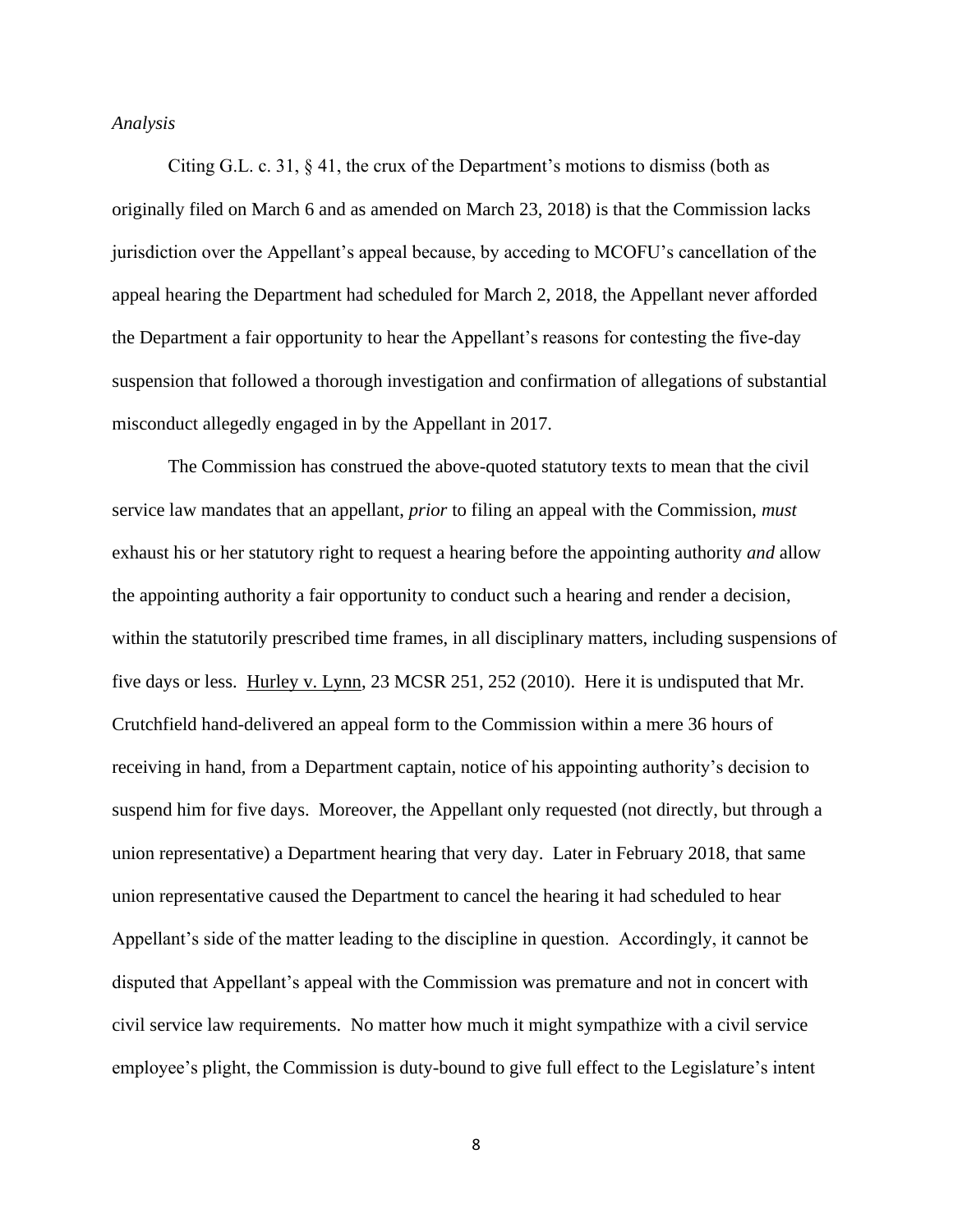that an appointing authority have the opportunity, in the first instance, to hear evidence in support of, and in opposition to, discipline (including the testimony of the employee him or herself).

At the same time, the Commission will also give full effect to the Legislature's concomitant intent to protect a disciplined employee from any undue delay in receiving due process. Section 42 of chapter 31 provides a remedy when the appointing authority does not afford an appellant the protections laid out in section 41 of the statute in the course of discipline and s/he was prejudiced thereby. Thus, had Mr. Crutchfield been aggrieved *and* prejudiced somehow by any failure of his appointing authority to follow the dictates of G.L. c. 31, § 41, in conjunction with its meting out of discipline against him, he would have been entitled to file an appeal upon a satisfactory showing of those conditions with the Commission under c. 31, § 42. For example, had the appointing authority failed to schedule and conduct a timely disciplinary appeal hearing, or had it neglected to issue promptly thereafter a written decision on the Appellant's § 41 appeal, then the Appellant could have been justified in coming straight to the Commission. *But* (and this is important) Section 42 mandates that an appellant in such circumstance "shall set forth specifically in what manner the appointing authority has failed to follow such requirements [of § 41]." Here, the appeal form filed with the Commission by Mr. Crutchfield plainly did not specify any such failure by the Department to follow § 41's directives. Thus, under the circumstances here, the Appellant had "no reasonable expectation" of prevailing on at least one "essential element of the case".

#### *Other Issues*

I have found (and, indeed, Mr. Crutchfield has admitted) that the Appellant did not oppose in writing either of the Department's two dispositive motions. Nor did the Appellant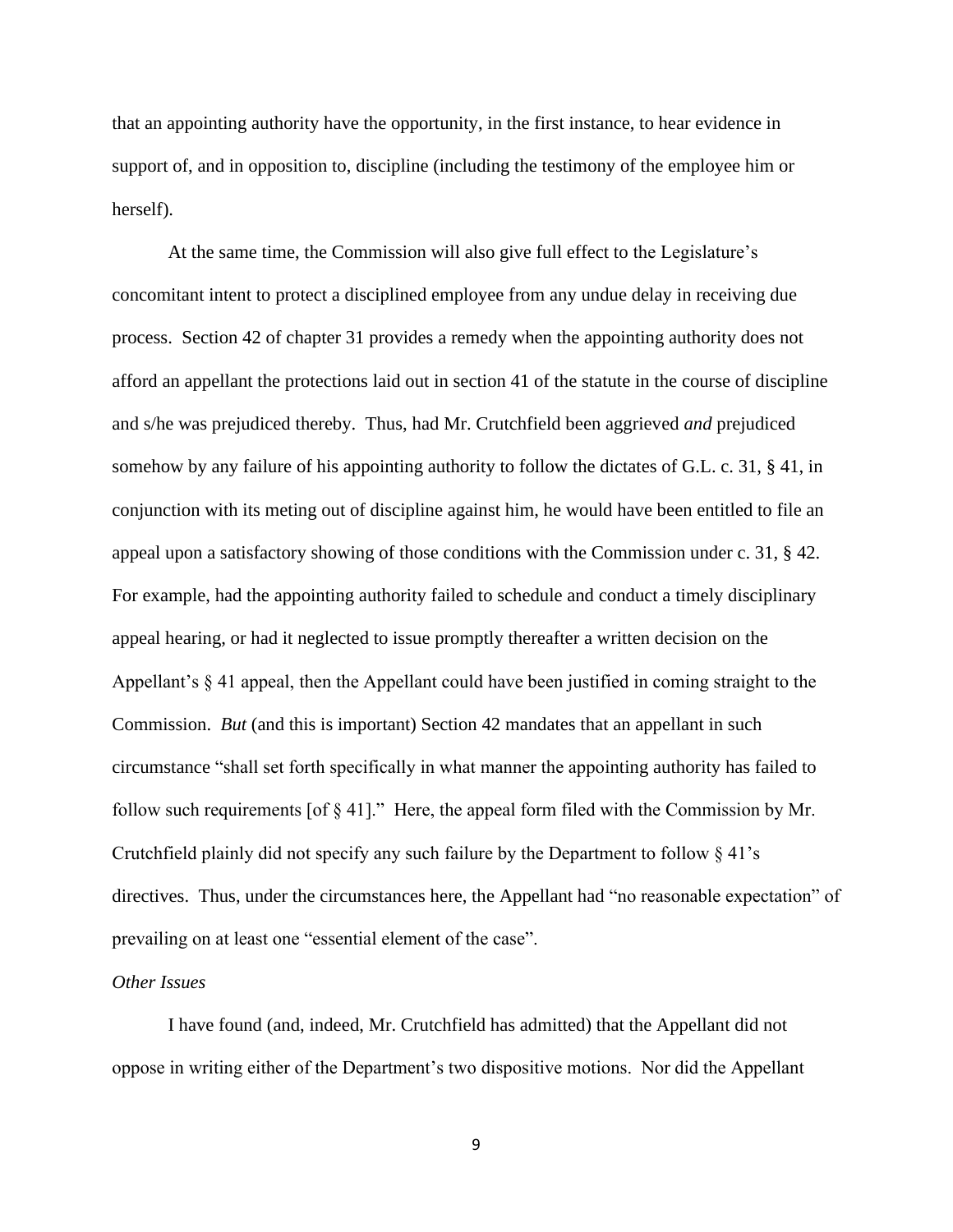make arrangements, in the approximately 40-day interval between receipt of the Commission's March 9, 2018 Procedural Order and its April 17, 2018 motion hearing, for union representation or witness testimony to bolster his assertion that he had been misled regarding civil service appeal requirements. He had been apprised on March 9 of the means by which to compel, if necessary, witness appearances. No doubt this inaction operated to the Appellant's disadvantage. To his considerable credit, however, Mr. Crutchfield candidly acknowledged at the April 17 hearing that he took "full responsibility for correct steps not having been followed here." And he added that he would "understand if his [Commission] appeal is going to be dismissed." The Appellant's understanding in this regard comports with the Commission caselaw holding that reliance on poor union advice regarding civil service issues is no excuse. *See* Allen v Taunton Public School, 26 MCSR 376 (2013), *aff'd* Allen v. Civil Service Commission and another, Suffolk Sup.Ct. 1384CV03239 (July 17, 2014).

Any concerns Mr. Crutchfield may still have with regard to any misinformation, poor advice, or even possible misrepresentation by an MCOFU official of the civil service law's requirements, or any adverse consequences of a misunderstanding between the Appellant and his union's vice president, are all, unfortunately for the Appellant, beyond the ability of the Commission to rectify at this time. *See* Boston v. Tolland, 87 Mass.App.Ct. 1107 (2006). Moreover, it is well established that the Commission's jurisdiction depends on an appointing authority decision. *See* Heggie v New Bedford, 32 MCSR 127 (2019) and long line of cases recognizing such.

In order to avert regrettable situations such as this arising again, the Department is strongly advised to notify employees that canceling a Commissioner's hearing may have consequences regarding future appeal rights under the civil service law.